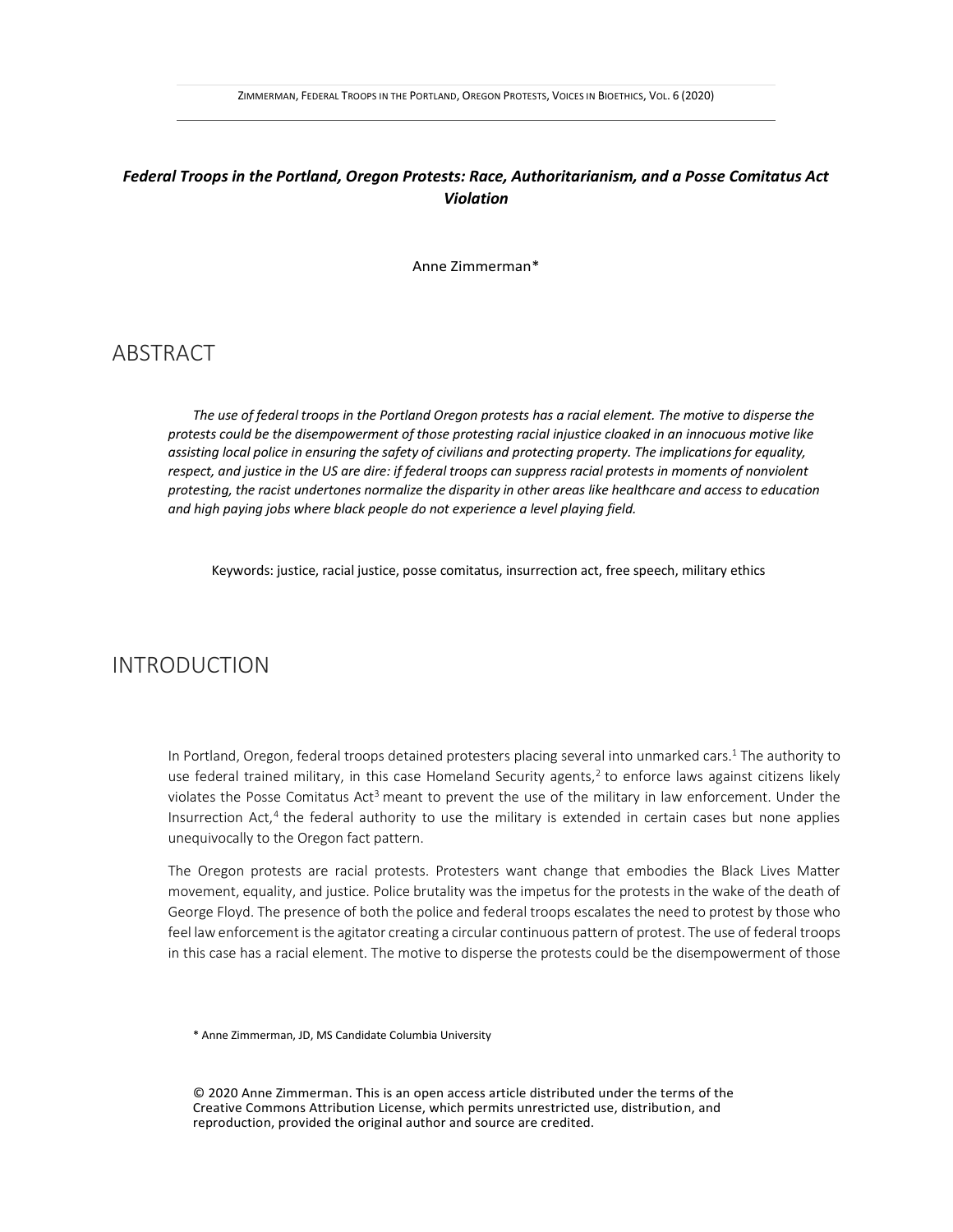protesting racial injustice cloaked in an innocuous motive like assisting local police in ensuring the safety of civilians and protecting property. The implications for equality, respect, and justice in the US are dire: if federal troops can suppress racial protests in moments of nonviolent protesting, the racist undertones normalize the disparity in other areas like healthcare and access to education and high paying jobs where black people do not experience a level playing field.

In COVID-19, the president requested that the states skip the CDC and report their data directly to HHS; the EPA is compromising air standards during a pandemic that affects lung capacity; the budget cuts at the NOAA limit the ability to research climate change. The seemingly evenhanded actions have racially disparate affects—HHS will release the data as it sees fit, not according to CDC guidelines; air quality affects those in poorer neighborhoods; climate change and adverse weather events hurt those who are more vulnerable, live in lower quality dwellings, are less insured, or are homeless. In Portland, the use of the military is part of the pattern. The pattern affects the disenfranchised. Even if the actions on their face are neutral, their impact on race can be unconstitutional.<sup>5</sup>

### ANALYSIS

### I. Application of the Posse Comitatus Act and the Insurrection Act

The Posse Comitatus Act prevents the military from using its force in executing domestic laws.<sup>6</sup> In Oregon, the federal "help" is anti-constitutional: the purpose of the use of military is to disband legal protests, something the state and city do not want to use federal troops to achieve. The federal forces suppress people from exercising their rights to assembly and free speech. The mayor of Portland and the governor of Oregon explicitly stated that they do not want the federal troops present.<sup>7</sup> Federal military stepping in to perform local police responsibilities against the will of the mayor is feeding racial tensions.

The principals behind the Posse Comitatus Act are both anti-militarism and the prevention of abuse of power. The military is not an instrument of civilian law enforcement because there is a moral foundation met by ensuring personal freedom and state autonomy. The act is a moral check on presidential use of the powerful military. The Insurrection Act provides exceptions to be used in dire circumstances: when states or localities request help (for example, in riots in LA after police brutality against Rodney King);<sup>8</sup> absent a request, the case of "necessity" due to an "unlawful" assemblage or rebellion, or when the actions interfere with federal or state law and the government has issued a proclamation to disperse which has been ignored.<sup>9</sup> Past examples include Civil Rights era uses to enforce desegregation that was ordered by federal courts: Eisenhower in Little Rock, Arkansas 1957; and Kennedy in Mississippi in 1962.<sup>10</sup> In the case of desegregation, the Insurrection Act was invoked because those exercising legal rights were met with people unlawfully standing in the way. The act allowed those presidents to protect the marginalized. The role of the military under the Insurrection Act is to support local law enforcement – the federal government should not direct the actions.

In Oregon, the protesters who have been arrested were exercising protected First Amendment rights. The use of the Insurrection Act, while arguably to promote public safety and the protection of federal property, could have the effect of quieting protesters based on their message rather than behavior. The Los Angeles riots in 1992 included numerous deaths, the burning down of buildings, and significant violence. The danger was clear and the destruction was significant. The relationship between people and police has changed. Some argue to allow federal troops to intervene would interfere with the relationship between the community and the police, using a heavy hand of government to quiet the marginalized.<sup>11</sup> While cities in the US have experienced looting, whether "looting justifies[y] shooting"<sup>12</sup> is settled law. Federal troops must obey "standing rules for the use of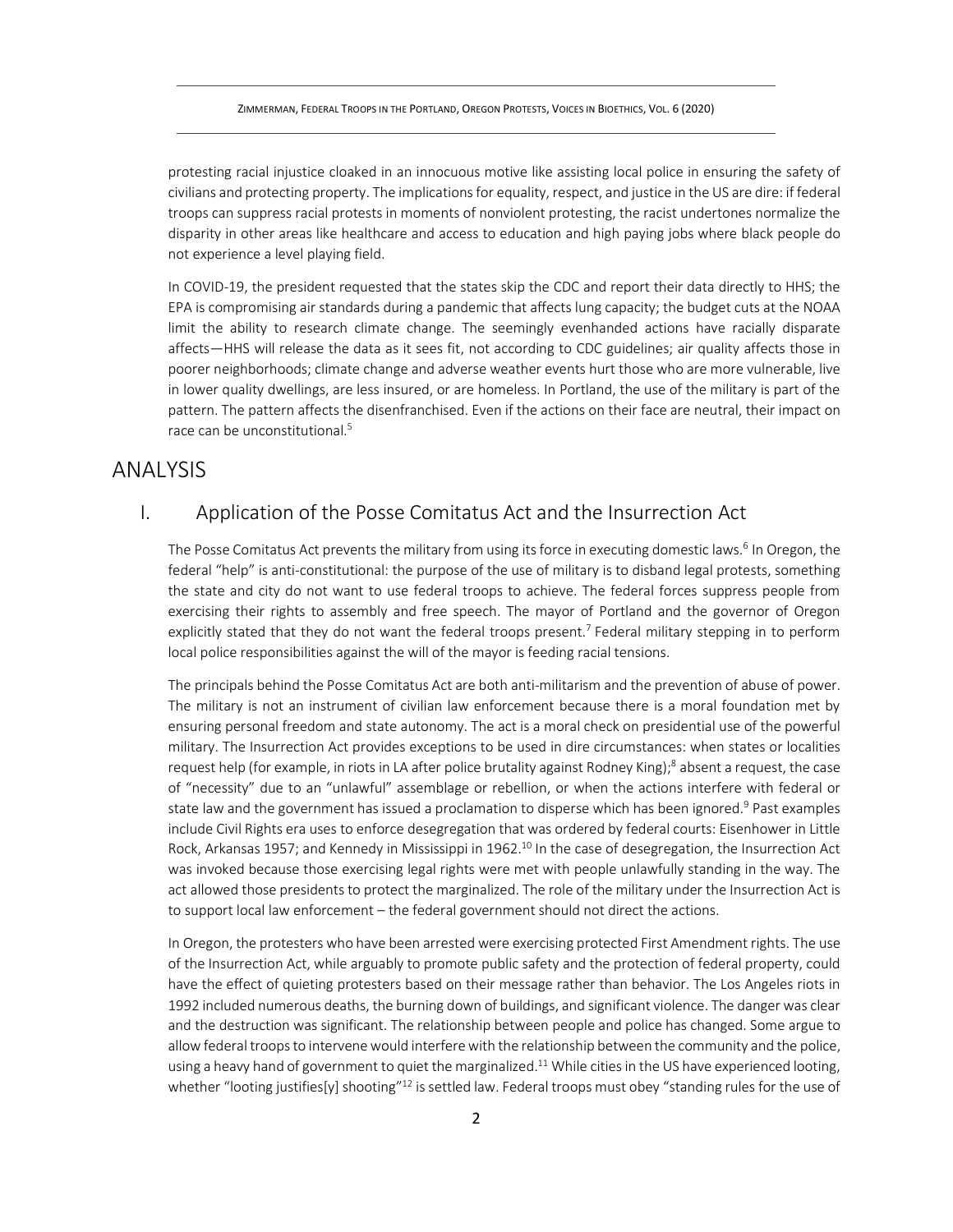force."<sup>13</sup> Had police followed appropriate local use of force guidelines, the very thing being protested would not have occurred.

Nonetheless, the argument that troops can help, especially when cloaked as law and order style assistance considering looting in some cities, parallels the norms of many who value law and order. Those envisioning fairness as a system of punishment for crime rather than fairness as a level playing field for all may support the president's decision to invoke the Insurrection Act. While it is a stretch to apply the act to the Oregon fact pattern because the help was not requested by the state, the ethics behind the decision reflect public safety despite indifference toward quieting the peaceful demonstrations. The police force in Portland is not necessarily against the federal presence and appears to be joining forces with them in some circumstances.<sup>14</sup>

The federal government argues that the troops are there to diffuse the situation. Weeks ago, the local police used tear gas, stun grenades, and acoustic weapons. Now, federal troops use similar instruments. The mayor and the citizen organization that oversees the Portland police moved to control police behavior and to ban tear gas.<sup>15</sup> The bigger issue is the racism, not the protests. The federal government insists they are there to protect Portland from "violent anarchists."<sup>16</sup> The government asserts that rather than peaceful protesters, they are detaining those who target federal buildings. The portrayal of protesters as anarchists is unsettling it could lead people to believe those wanting justice and equality are anti-American when really the values they are protecting by protesting are long held core American principles.

Wyden and Merkley, the two Oregon senators, introduced an amendment to the National Defense Authorization Act called the Preventing Authoritarian Policing Tactics on America's Streets Act.<sup>17</sup> The bill would require visible identification on federal troops, disclosure of how many troops would be sent and why, and would limit their authority to participate in crowd control not requested by the state or locality but would still allow the federal government to protect federal property. The amendment addresses prevention of authoritarian tactics and ensures people's constitutional rights are not violated by federal orders.

#### II. Relationship to Racism

A racial motive to invoke the Insurrection Act and use it against protesters is a flagrant abuse of power. Using military force in this manner furthers racial tension—why these protests? Why now? Since 2014, racial protests over the New York City death of Eric Garner, the Ferguson, Missouri death of Michael Brown, the Baltimore, Maryland death of Freddy Gray, and the Minnesota deaths of Philando Castile and George Floyd all took place in the city of the police brutality as well as in other cities around the country.<sup>18</sup> The protests following the killing of George Floyd by a police officer represent a steady progression of increasing awareness of police brutality against black people. If the federal government steps in now to quash the voice of the people, it would cement a federal government relationship pitted against those fighting for racial justice.

With all actions, there is an opportunity cost—a different action was foregone to allow the funding for the action taken. In COVID-19, black Americans die at a disproportionate rate. To help states manage COVID-19, the federal government could use its power to manufacture PPE, develop a vaccine or better treatments, and support states' efforts to supply the best care to the most people. Tax revenue is being diverted to suppress people's rights with a backdrop of racial unrest.

When viewed in the context of federal government power, of deaths of black people from COVID-19, and from a historical perspective of ascriptive Americanism, a theory that the liberal calculus that fed American development and moral backdrop operated alongside racist policies, <sup>19</sup> the use of federal troops is a continuation of racist traditions. The thing in need of repair is the relationship between black Americans and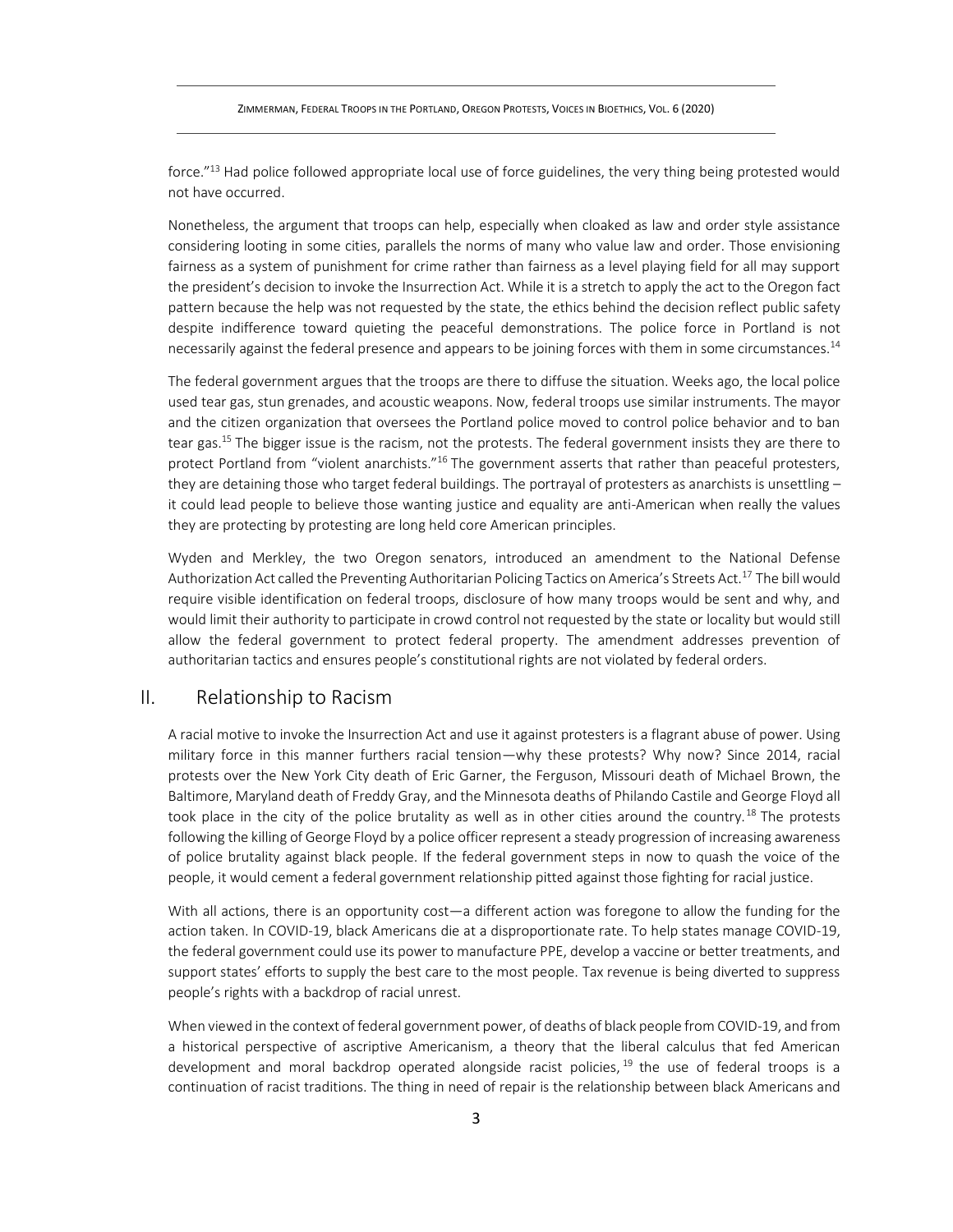the police. The federal government should be taking stronger action against police brutality rather than stepping in where local leaders sense federal troops escalate the tension. The small issue of potential looting should not cloud the large issue of racism.

## **CONCLUSION**

Legal means to prevent the abuse of power should complement ethical concerns driving how the US addresses racism. If a Posse Comitatus Act exception is made when the state does not want federal help, the protests fall within First Amendment rights rather than unlawful rebellions or assemblages, and there is not an urgent or immediate danger accompanied by notice and a proclamation to disperse, racism begins to emerge as not only *a result of* but as *a precursor to* the federal deployment. In a country with ethics and laws that require equality and justice, the federal action underpins more than a military overreach. Like federal decisions in healthcare, mass incarceration, public education, and the environment, placing federal troops in Portland is a continuation of seemingly neutral decisions that disproportionately affect people based on their race.

<sup>1</sup> NPR, All Things Considered, July 17, 2020. [https://www.npr.org/2020/07/17/892277592/federal-officers-use-unmarked](https://www.npr.org/2020/07/17/892277592/federal-officers-use-unmarked-vehicles-to-grab-protesters-in-portland)[vehicles-to-grab-protesters-in-portland](https://www.npr.org/2020/07/17/892277592/federal-officers-use-unmarked-vehicles-to-grab-protesters-in-portland)

<sup>2</sup> They are Customs and Border Patrol agents and US Marshals Special Operations Group.

<sup>3</sup> Posse Comitatus Act, 18 U.S.C. Section 1385, in 1878.

<sup>4</sup> 10 [U.S.C.](https://en.wikipedia.org/wiki/Title_10_of_the_United_States_Code) §§ [251](https://www.law.cornell.edu/uscode/text/10/251)–[255;](https://www.law.cornell.edu/uscode/text/10/255) prior to 2016, 10 U.S.C. §§ 331–335; amended 2006, 2007.

<sup>5</sup> Yick Wo v. Hopkins, 118 U.S. 356 (1886)

<sup>6</sup> Congressional Research Service, "The Posse Comitatus Act and Related Matters: The Use of the Military to Execute Civilian Law," Updated November 6, 2018. <https://fas.org/sgp/crs/natsec/R42659.pdf>

<sup>&</sup>lt;sup>7</sup> Interview of Gov. Kate Brow[n https://www.koin.com/news/oregon/gov-kate-brown-on-covid-potential-rollbacks-protesters-](https://www.koin.com/news/oregon/gov-kate-brown-on-covid-potential-rollbacks-protesters-1-on-1-07172020/)[1-on-1-07172020/](https://www.koin.com/news/oregon/gov-kate-brown-on-covid-potential-rollbacks-protesters-1-on-1-07172020/); Associated Press, "Mayor of Portland to Trump: Get your troops out of the city," July 17, 2020. [https://www.tampabay.com/news/nation-world/2020/07/17/oregon-officials-decry-portland-arrests-by-federal-agents](https://www.tampabay.com/news/nation-world/2020/07/17/oregon-officials-decry-portland-arrests-by-federal-agents-dressed-in-camouflage/)[dressed-in-camouflage/](https://www.tampabay.com/news/nation-world/2020/07/17/oregon-officials-decry-portland-arrests-by-federal-agents-dressed-in-camouflage/)

<sup>8</sup> Congressional Research Service, "Defense Primer: Legal Authorities for the Use of Military Forces," Updated January 3, 2020. <https://fas.org/sgp/crs/natsec/IF10539.pdf>

<sup>9</sup> Congressional Research Service, "The Posse Comitatus Act and Related Matters: The Use of the Military to Execute Civilian Law," Updated November 6, 2018. <https://fas.org/sgp/crs/natsec/R42659.pdf>

 $10$  The National Guard is a state-run successor to the militia and is usually used first in help with natural disasters or to assist police in managing protests and keeping civilians safe. The National Guard is not subject to Posse Comitatus – it is permitted to help with civilian law enforcement. National Guard is commonly used in riots although the federal military has been called in when the riots are outside the scope of the National Guard's training or effectiveness. [Mark F. Cancian,](https://www.csis.org/people/mark-f-cancian) Senior Adviser, International Security Program, Center for Strategic and International Studies, "Use of Military Forces in the COVID-19 Emergency," March 17, 2020.

<https://www.csis.org/analysis/use-military-forces-covid-19-emergency>

<sup>&</sup>lt;sup>11</sup> Alicia Victoria Lozano, "The Insurrection Act was last used in the 1992 Los Angeles riots. Invoking it again could undo years of police reform, some warn." NBC News, June 4, 2020.

<https://www.nbcnews.com/news/us-news/insurrection-act-was-last-used-1992-los-angeles-riots-invoking-n1224356>

<sup>12</sup> Mark Nevitt, "The President and the Domestic Deployment of the Military: Answers to Five Key Questions," Just Security, June 2, 2020[. https://www.justsecurity.org/70482/the-president-the-military-and-minneapolis-what-you-need-to-know/](https://www.justsecurity.org/70482/the-president-the-military-and-minneapolis-what-you-need-to-know/) <sup>13</sup> Nevitt.

<sup>14</sup> [https://www.oregonlive.com/news/2020/07/evidence-shows-portland-police-working-with-federal-officers-at-protests](https://www.oregonlive.com/news/2020/07/evidence-shows-portland-police-working-with-federal-officers-at-protests-contradicting-city-officials.html)[contradicting-city-officials.html](https://www.oregonlive.com/news/2020/07/evidence-shows-portland-police-working-with-federal-officers-at-protests-contradicting-city-officials.html)